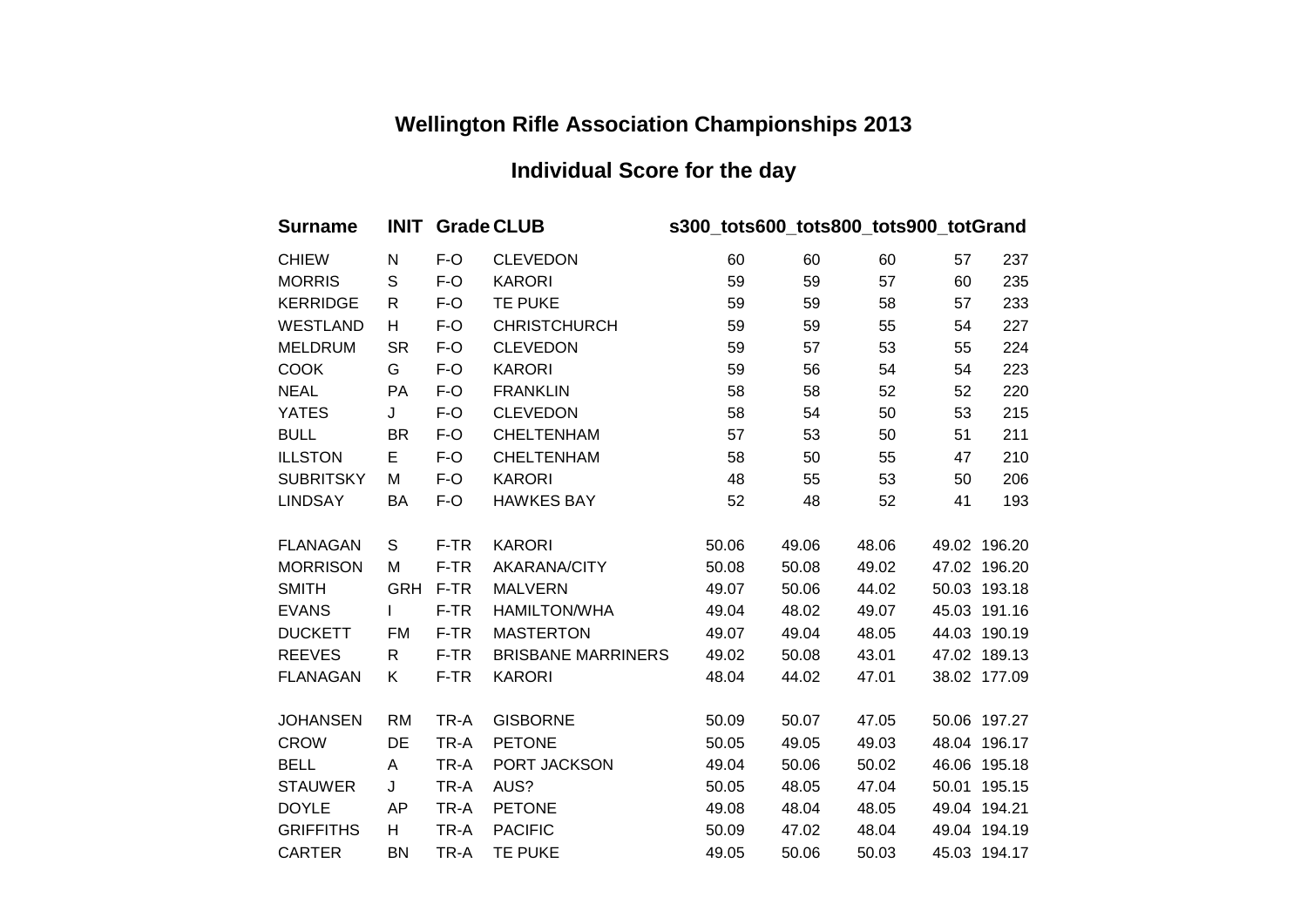| Surname INIT Grade CLUB | s300 tots600 tots800 tots900 totGrand |
|-------------------------|---------------------------------------|
|                         |                                       |

| <b>HATCHER</b>      | AG         | TR-A | KAITUNA/BLEN              | 48.03 | 50.06 | 49.04 | 47.03 194.16 |
|---------------------|------------|------|---------------------------|-------|-------|-------|--------------|
| <b>VALPY</b>        | KJ         | TR-A | <b>MALVERN</b>            | 48.05 | 50.04 | 49.02 | 47.04 194.15 |
| <b>GRANT</b>        | G          | TR-A | <b>BRISBANE MARRINERS</b> | 50.03 | 50.05 | 48.02 | 46.01 194.11 |
| <b>TEDDY</b>        | WE         | TR-A | TE PUKE                   | 50.03 | 48.01 | 47.03 | 49.03 194.10 |
| <b>MILLER</b>       | J          | TR-A | <b>ASHBURTON</b>          | 50.04 | 49.03 | 47.01 | 48.02 194.10 |
| <b>MCGUIGAN</b>     | A          | TR-A | <b>MNB</b>                | 50.06 | 49.08 | 47.03 | 47.02 193.19 |
| <b>MCLAREN</b>      | <b>JN</b>  | TR-A | <b>MASTERTON</b>          | 50.05 | 49.06 | 48.05 | 46.03 193.19 |
| <b>POZZEBON</b>     | M          | TR-A | UNI QN                    | 50.06 | 49.06 | 47.03 | 47.02 193.17 |
| <b>HATCHER</b>      | AS         | TR-A | <b>CHELTENHAM</b>         | 50.04 | 49.04 | 49.05 | 45.04 193.17 |
| <b>THOMSON</b>      | H          | TR-A | <b>KARRAMOMUS</b>         | 47.04 | 48.03 | 49.04 | 49.03 193.14 |
| <b>BAILEY</b>       | J          | TR-A | <b>AUSTRALIA</b>          | 50.07 | 48.04 | 47.00 | 48.03 193.14 |
| <b>DODSON</b>       | MJ         | TR-A | KAITUNA/BLEN              | 47.03 | 49.03 | 50.03 | 47.04 193.13 |
| <b>RUITERMAN</b>    | R          | TR-A | <b>TE PUKE</b>            | 49.04 | 48.06 | 48.05 | 47.06 192.21 |
| <b>COLLINS</b>      | P          | TR-A | <b>MANJIMUP</b>           | 48.05 | 50.04 | 46.03 | 48.04 192.16 |
| <b>THURTELL</b>     | B          | TR-A | <b>WINGHAM</b>            | 49.07 | 50.05 | 46.01 | 47.03 192.16 |
| <b>SNOWDEN</b>      | JF         | TR-A | <b>ASHBURTON</b>          | 50.04 | 49.04 | 47.03 | 46.00 192.11 |
| <b>READ</b>         | MW         | TR-A | <b>CHELTENHAM</b>         | 50.05 | 45.01 | 48.07 | 48.03 191.16 |
| <b>DICKSON</b>      | AJ         | TR-A | TE PUKE                   | 50.03 | 48.05 | 46.03 | 47.04 191.15 |
| <b>KERSHAW</b>      | CJ         | TR-A | <b>MALVERN</b>            | 49.02 | 48.05 | 47.03 | 47.03 191.13 |
| <b>DEANE</b>        | J          | TR-A | NTH LONDON                | 50.04 | 50.05 | 46.03 | 45.00 191.12 |
| <b>ARTHUR</b>       | LJ         | TR-A | UPPER HUTT                | 49.05 | 48.03 | 48.02 | 46.00 191.10 |
| <b>GOLDSMITH</b>    | <b>CM</b>  | TR-A | <b>UPPER HUTT</b>         | 50.07 | 49.04 | 45.04 | 46.03 190.18 |
| <b>PHILLIPPS</b>    | <b>JMF</b> | TR-A | <b>PETONE</b>             | 48.06 | 49.03 | 47.04 | 46.02 190.15 |
| <b>SCHAFFERIUSP</b> |            | TR-A | <b>HOLSWORTHY</b>         | 47.03 | 49.04 | 48.03 | 46.04 190.14 |
| <b>NAISMITH</b>     | W          | TR-A | YANYARRIE/ORROROO         | 50.03 | 49.03 | 47.04 | 44.02 190.12 |
| <b>BUCKLEY</b>      | ME         | TR-A | TE PUKE                   | 49.03 | 47.00 | 47.04 | 46.04 189.11 |
| <b>COLLINGS</b>     | MJ         | TR-A | TE PUKE                   | 48.07 | 50.07 | 47.04 | 43.01 188.19 |
| <b>NITSCHKE</b>     | S          | TR-A | WARRACKNABEAL             | 49.03 | 48.06 | 45.04 | 46.04 188.17 |
| <b>MEHRTENS</b>     | B          | TR-A | <b>MALVERN</b>            | 49.03 | 49.06 | 47.04 | 43.01 188.14 |
| <b>NEWMAN</b>       | PM         | TR-A | <b>ASHBURTON</b>          | 47.05 | 49.01 | 47.03 | 45.03 188.12 |
| <b>LISTON</b>       | M          | TR-A | WARRACKNABEL              | 48.03 | 49.05 | 46.02 | 45.02 188.12 |
| <b>ROWLANDS</b>     | R          | TR-A | <b>MALVERN</b>            | 47.03 | 50.05 | 44.02 | 47.01 188.11 |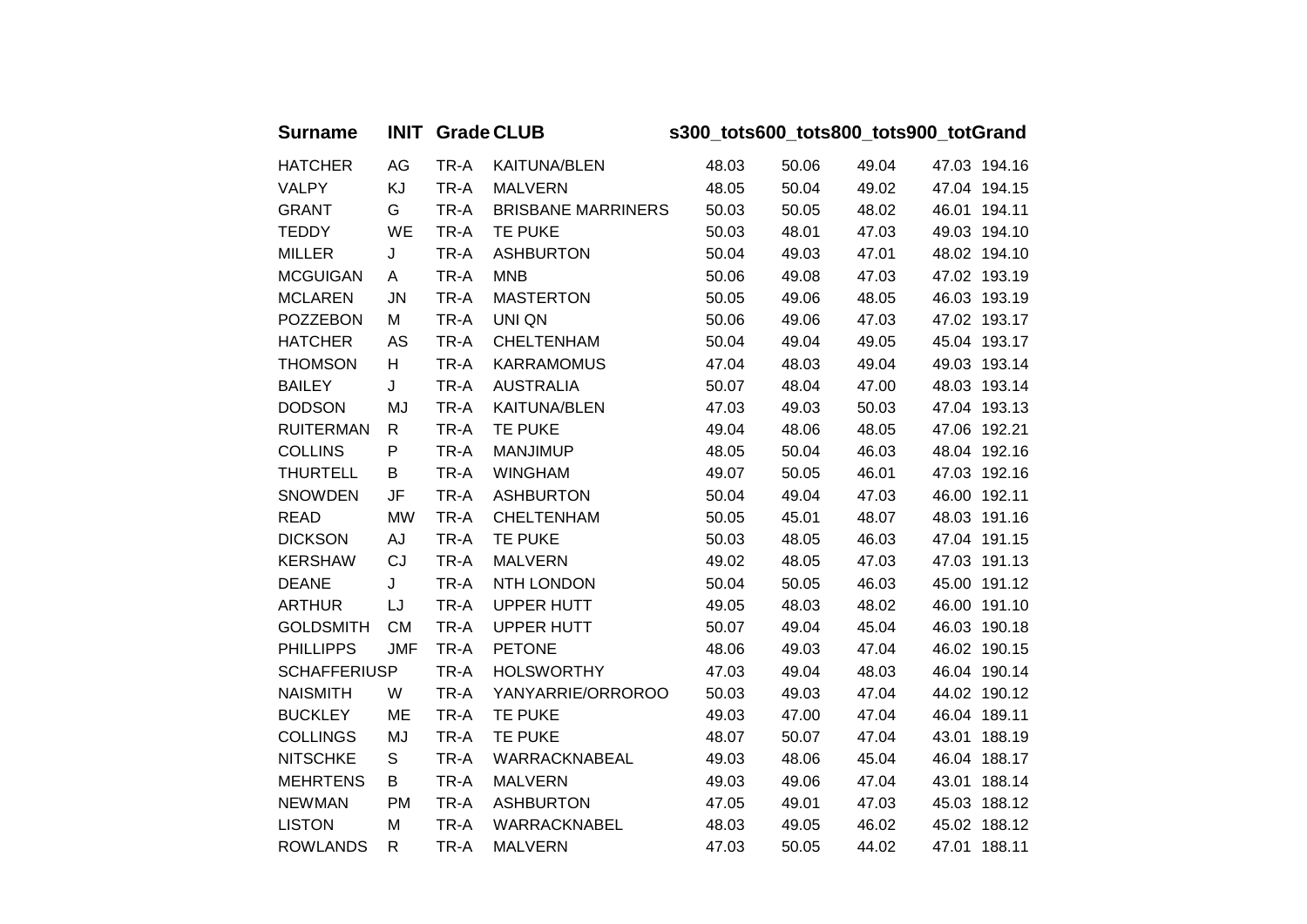| <b>Surname</b>   | <b>INIT</b> |      | <b>Grade CLUB</b>         | s300_tots600_tots800_tots900_totGrand |       |       |              |  |  |
|------------------|-------------|------|---------------------------|---------------------------------------|-------|-------|--------------|--|--|
| <b>COLLINGS</b>  | DR          | TR-A | <b>TE PUKE</b>            | 48.03                                 | 48.03 | 44.03 | 48.00 188.09 |  |  |
| <b>CHITTOCK</b>  | <b>KD</b>   | TR-A | <b>ASHBURTON</b>          | 48.03                                 | 48.03 | 46.00 | 46.02 188.08 |  |  |
| <b>PALATCHIE</b> | B           | TR-A | <b>KAITUNA/BLEN</b>       | 47.04                                 | 48.02 | 46.04 | 46.03 187.13 |  |  |
| <b>MCGUIGAN</b>  | W           | TR-A | <b>MNB</b>                | 47.04                                 | 46.02 | 47.03 | 47.03 187.12 |  |  |
| <b>WHITEMAN</b>  | <b>OB</b>   | TR-A | <b>MASTERTON</b>          | 42.02                                 | 49.04 | 46.01 | 48.05 185.12 |  |  |
| <b>TAYLOR</b>    | D           | TR-A | <b>ALTCAR</b>             | 44.02                                 | 47.01 | 47.05 | 47.04 185.12 |  |  |
| <b>SCHWEBEL</b>  | K           | TR-A | <b>HOLSWORTHY</b>         | 47.02                                 | 46.02 | 45.04 | 46.02 184.10 |  |  |
| <b>HOOPER</b>    | Κ           | TR-A | <b>MASTERTON</b>          | 49.05                                 | 46.02 | 47.03 | 41.02 183.12 |  |  |
| <b>OLIVER</b>    | TF          | TR-A | <b>ONSLOW</b>             | 48.01                                 | 48.00 | 48.04 | 39.00 183.05 |  |  |
| <b>FREIMAN</b>   | Н           | TR-A | <b>PETONE</b>             | 47.02                                 | 48.05 | 38.02 | 48.04 181.13 |  |  |
| <b>BAILEY</b>    | M           | TR-A | AUSU25                    | 49.03                                 | 46.03 | 38.01 | 39.03 172.10 |  |  |
| <b>SCHWEBEL</b>  | C           | TR-A | <b>HOLSWORTHY</b>         | 42.01                                 | 40.01 | 46.03 | 33.00 161.05 |  |  |
|                  |             |      |                           |                                       |       |       |              |  |  |
| <b>CAMERON</b>   | L           | TR-B | TE PUKE                   | 48.07                                 | 48.05 | 48.03 | 49.04 193.19 |  |  |
| LANE             | M           | TR-B | <b>OTOROHANGA</b>         | 49.01                                 | 48.00 | 49.03 | 46.06 192.10 |  |  |
| <b>FLANAGAN</b>  | $\mathsf C$ | TR-B | <b>KARORI</b>             | 48.05                                 | 50.04 | 47.04 | 46.04 191.17 |  |  |
| <b>REEVES</b>    | $\mathsf C$ | TR-B | <b>BRISBANE MARRINERS</b> | 49.04                                 | 50.06 | 47.03 | 45.02 191.15 |  |  |
| <b>MILLARD</b>   | BE          | TR-B | <b>CLEVEDON</b>           | 50.04                                 | 46.02 | 47.02 | 48.03 191.11 |  |  |
| <b>SIMON</b>     | JJ          | TR-B | <b>CLEVEDON</b>           | 48.04                                 | 49.02 | 48.01 | 46.04 191.11 |  |  |
| <b>TIDSWELL</b>  | P           | TR-B | <b>TARANAKI</b>           | 49.03                                 | 48.06 | 50.06 | 43.03 190.18 |  |  |
| <b>DICK</b>      | DK          | TR-B | <b>KAITUNA/BLEN</b>       | 48.02                                 | 47.04 | 49.03 | 46.04 190.13 |  |  |
| <b>VINE</b>      | <b>RD</b>   | TR-B | <b>PETONE</b>             | 47.04                                 | 45.02 | 50.03 | 46.02 188.11 |  |  |
| <b>SWANEY</b>    | D           | TR-B | <b>MALVERN</b>            | 47.03                                 | 48.02 | 48.04 | 45.02 188.11 |  |  |
| <b>NITSCHKE</b>  | $\mathsf C$ | TR-B | WARRACKNABEAL             | 49.04                                 | 47.04 | 45.03 | 46.01 187.12 |  |  |
| <b>WIN</b>       | <b>KD</b>   | TR-B | <b>ONSLOW</b>             | 48.01                                 | 47.01 | 49.00 | 43.02 187.04 |  |  |
| <b>MCKEE</b>     | <b>NR</b>   | TR-B | <b>KARORI</b>             | 49.07                                 | 47.01 | 46.04 | 44.02 186.14 |  |  |
| <b>FLEMING</b>   | JA          | TR-B | <b>ASHBURTON</b>          | 50.05                                 | 49.04 | 40.03 | 46.03 185.15 |  |  |
| <b>GEANGE</b>    | <b>BW</b>   | TR-B | <b>OTOROHANGA</b>         | 48.02                                 | 47.04 | 46.04 | 44.02 185.12 |  |  |
| <b>SCOTT</b>     | <b>BT</b>   | TR-B | <b>PETONE</b>             | 45.02                                 | 48.03 | 49.00 | 42.02 184.07 |  |  |
| <b>MASON</b>     | R           | TR-B | <b>UPPER HUTT</b>         | 44.03                                 | 47.03 | 46.05 | 46.02 183.13 |  |  |
| <b>GORDON</b>    | <b>RM</b>   | TR-B | <b>HAWKES BAY</b>         | 47.02                                 | 47.05 | 47.02 | 42.03 183.12 |  |  |
| <b>DRAKE</b>     | <b>AE</b>   | TR-B | <b>TARANAKI</b>           | 48.03                                 | 45.03 | 44.04 | 44.03 181.13 |  |  |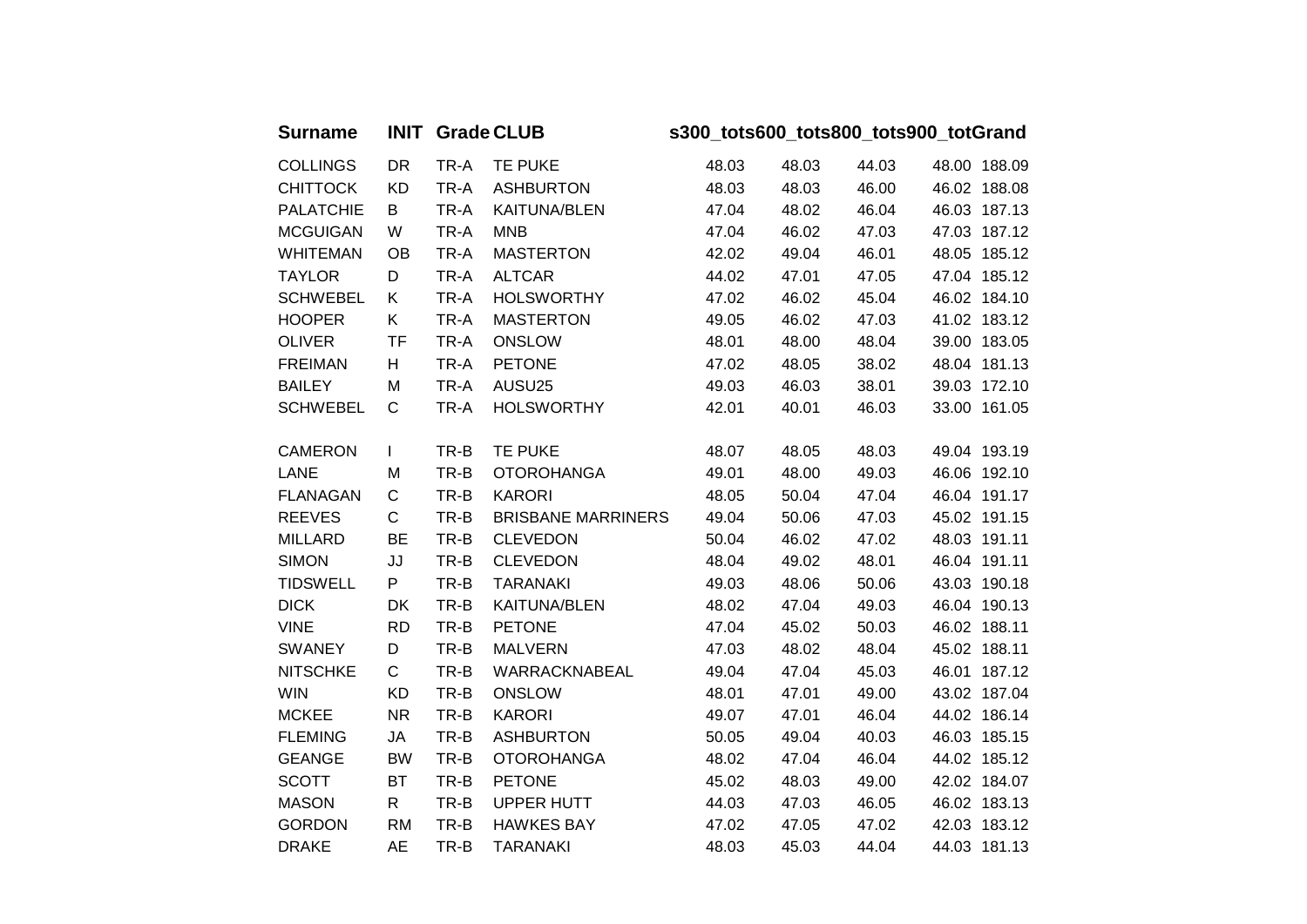| <b>INIT Grade CLUB</b> | Surname |
|------------------------|---------|
|                        |         |

**Surname INIT Grade CLUB s300\_tots600\_tots800\_tots900\_totGrand**

| <b>HOUGHTON</b>       | L.         | TR-B | <b>CLEVEDON</b>     | 46.03 | 48.04 | 48.01 | 39.00 181.08 |
|-----------------------|------------|------|---------------------|-------|-------|-------|--------------|
| <b>MEREDITH</b>       | L.         | TR-B | <b>TE PUKE</b>      | 47.02 | 47.01 | 46.02 | 41.02 181.07 |
| <b>DOOLING</b>        | P          | TR-B | <b>GISBORNE</b>     | 45.00 | 46.02 | 47.02 | 43.01 181.05 |
| <b>ANDREWS</b>        | <b>RC</b>  | TR-B | <b>PETONE</b>       | 45.01 | 44.02 | 46.02 | 44.03 179.08 |
| <b>DODSON</b>         | JF         | TR-B | <b>KAITUNA/BLEN</b> | 47.04 | 46.03 | 42.03 | 43.01 178.11 |
| <b>LARACY</b>         | WJ         | TR-B | <b>ONSLOW</b>       | 49.04 | 44.03 | 48.03 | 37.00 178.10 |
| <b>GIBBS</b>          | AJ         | TR-B | <b>KAITUNA/BLEN</b> | 44.01 | 46.04 | 44.00 | 44.03 178.08 |
| <b>MUSSO</b>          | <b>JC</b>  | TR-B | <b>ONSLOW</b>       | 48.03 | 45.02 | 45.02 | 39.02 177.09 |
| <b>MILLER</b>         | G          | TR-B | <b>KARORI</b>       | 49.04 | 47.01 | 41.02 | 39.00 176.07 |
| <b>BALL</b>           | JW         | TR-B | <b>TE PUKE</b>      | 44.02 | 46.02 | 43.00 | 34.00 167.04 |
|                       |            |      |                     |       |       |       |              |
| <b>HAWKSBY</b>        | В          | TR-C | <b>ASHBURTON</b>    | 48.04 | 47.02 | 46.02 | 49.03 190.11 |
| <b>VOIGT</b>          | H          | TR-C | <b>GORE</b>         | 49.04 | 49.06 | 43.01 | 48.01 189.12 |
| <b>LUXFORD</b>        | ML         | TR-C | <b>HAWKES BAY</b>   | 46.04 | 47.01 | 49.02 | 46.05 188.12 |
| <b>SCOBIE</b>         | J          | TR-C | <b>OTOROHANGA</b>   | 44.03 | 47.01 | 48.02 | 47.00 186.06 |
| <b>HARPER</b>         | R          | TR-C | <b>MALVERN</b>      | 49.02 | 48.04 | 45.01 | 43.00 185.07 |
| <b>READ</b>           | B          | TR-C | <b>CHELTENHAM</b>   | 46.04 | 49.03 | 48.01 | 40.03 183.11 |
| <b>MILLER</b>         | D          | TR-C | <b>ASHBURTON</b>    | 44.03 | 48.04 | 46.01 | 45.02 183.10 |
| <b>BURGESS</b>        | <b>CSM</b> | TR-C | <b>KAITUNA/BLEN</b> | 45.02 | 48.03 | 46.01 | 44.01 183.07 |
| <b>HEWITT</b>         | <b>WN</b>  | TR-C | <b>ONSLOW</b>       | 48.03 | 48.02 | 44.04 | 41.02 181.11 |
| <b>BENBROOK</b>       | A          | TR-C | <b>PETONE</b>       | 47.03 | 40.00 | 45.01 | 48.03 180.07 |
| <b>MARSHALL</b>       | LD         | TR-C | <b>HAWKES BAY</b>   | 43.03 | 47.02 | 47.05 | 42.01 179.11 |
| <b>SNOWDEN</b>        | C          | TR-C | <b>ASHBURTON</b>    | 44.03 | 44.01 | 45.04 | 43.03 176.11 |
| <b>ANDREWS</b>        | H          | TR-C | <b>PETONE</b>       | 42.01 | 46.02 | 46.00 | 39.02 173.05 |
|                       |            |      |                     |       |       |       |              |
| <b>REID</b>           | S          | TR-T | <b>KARORI</b>       | 47.05 | 47.02 | 44.02 | 44.02 182.11 |
| <b>HARRIS</b>         | LA         | TR-T | <b>PETONE</b>       | 48.04 | 43.01 | 42.03 | 45.02 178.10 |
| <b>LIVINGSTONE SJ</b> |            | TR-T | <b>PETONE</b>       | 42.01 | 45.02 | 44.02 | 39.00 170.05 |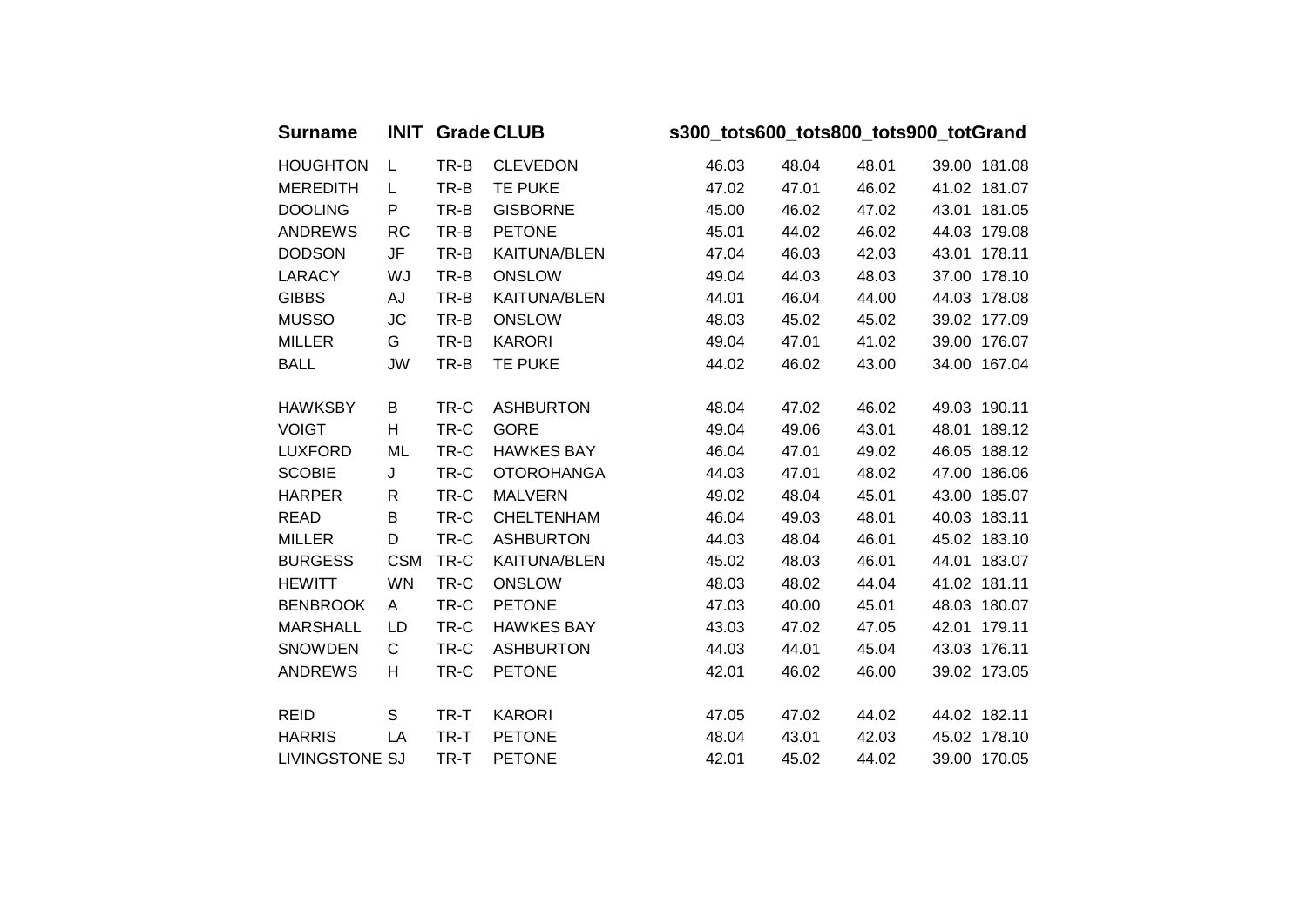## **Concurrent Club Team scores for the day**

| <b>Surname</b>   | <b>INIT</b>  | <b>Team</b>          | sagg | lagg  |       | Grand  |
|------------------|--------------|----------------------|------|-------|-------|--------|
| <b>CARTER</b>    | <b>BN</b>    | TE PUKE GREEN        |      | 99.11 | 95.06 | 194.17 |
| <b>TEDDY</b>     | WE           | TE PUKE GREEN        |      | 98.04 | 96.06 | 194.10 |
| <b>DICKSON</b>   | AJ           | <b>TE PUKE GREEN</b> |      | 98.08 | 93.07 | 191.15 |
| <b>COLLINGS</b>  | MJ           | TE PUKE GREEN        |      | 98.14 | 90.05 | 188.19 |
|                  |              |                      |      |       |       | 767.61 |
| <b>HATCHER</b>   | AG           | <b>KAITUNA/BLEN</b>  |      | 98.09 | 96.07 | 194.16 |
| <b>DODSON</b>    | MJ           | <b>KAITUNA/BLEN</b>  |      | 96.06 | 97.07 | 193.13 |
| <b>DICK</b>      | DK           | <b>KAITUNA/BLEN</b>  |      | 95.06 | 95.07 | 190.13 |
| <b>PALATCHIE</b> | B            | <b>KAITUNA/BLEN</b>  |      | 95.06 | 92.07 | 187.13 |
|                  |              |                      |      |       |       | 764.55 |
| <b>CAMERON</b>   | L            | TE PUKE GOLD         |      | 96.12 | 97.07 | 193.19 |
| <b>RUITERMAN</b> | $\mathsf{R}$ | TE PUKE GOLD         |      | 97.10 | 95.11 | 192.21 |
| <b>BUCKLEY</b>   | ME           | TE PUKE GOLD         |      | 96.03 | 93.08 | 189.11 |
| <b>COLLINGS</b>  | <b>DR</b>    | TE PUKE GOLD         |      | 96.06 | 92.03 | 188.09 |
|                  |              |                      |      |       |       | 762.60 |
| <b>CROW</b>      | DE           | PETONE GOLD          |      | 99.10 | 97.07 | 196.17 |
| <b>DOYLE</b>     | AP           | PETONE GOLD          |      | 97.12 | 97.09 | 194.21 |
| <b>PHILLIPPS</b> | <b>JMF</b>   | PETONE GOLD          |      | 97.09 | 93.06 | 190.15 |
| <b>FREIMAN</b>   | Н            | PETONE GOLD          |      | 95.07 | 86.06 | 181.13 |
|                  |              |                      |      |       |       | 761.66 |
| <b>VALPY</b>     | <b>KJ</b>    | <b>MALVERN</b>       |      | 98.09 | 96.06 | 194.15 |
| <b>KERSHAW</b>   | CJ           | <b>MALVERN</b>       |      | 97.07 | 94.06 | 191.13 |
| <b>MEHRTENS</b>  | B            | <b>MALVERN</b>       |      | 98.09 | 90.05 | 188.14 |
| <b>ROWLANDS</b>  | R            | <b>MALVERN</b>       |      | 97.08 | 91.03 | 188.11 |
|                  |              |                      |      |       |       | 761.53 |